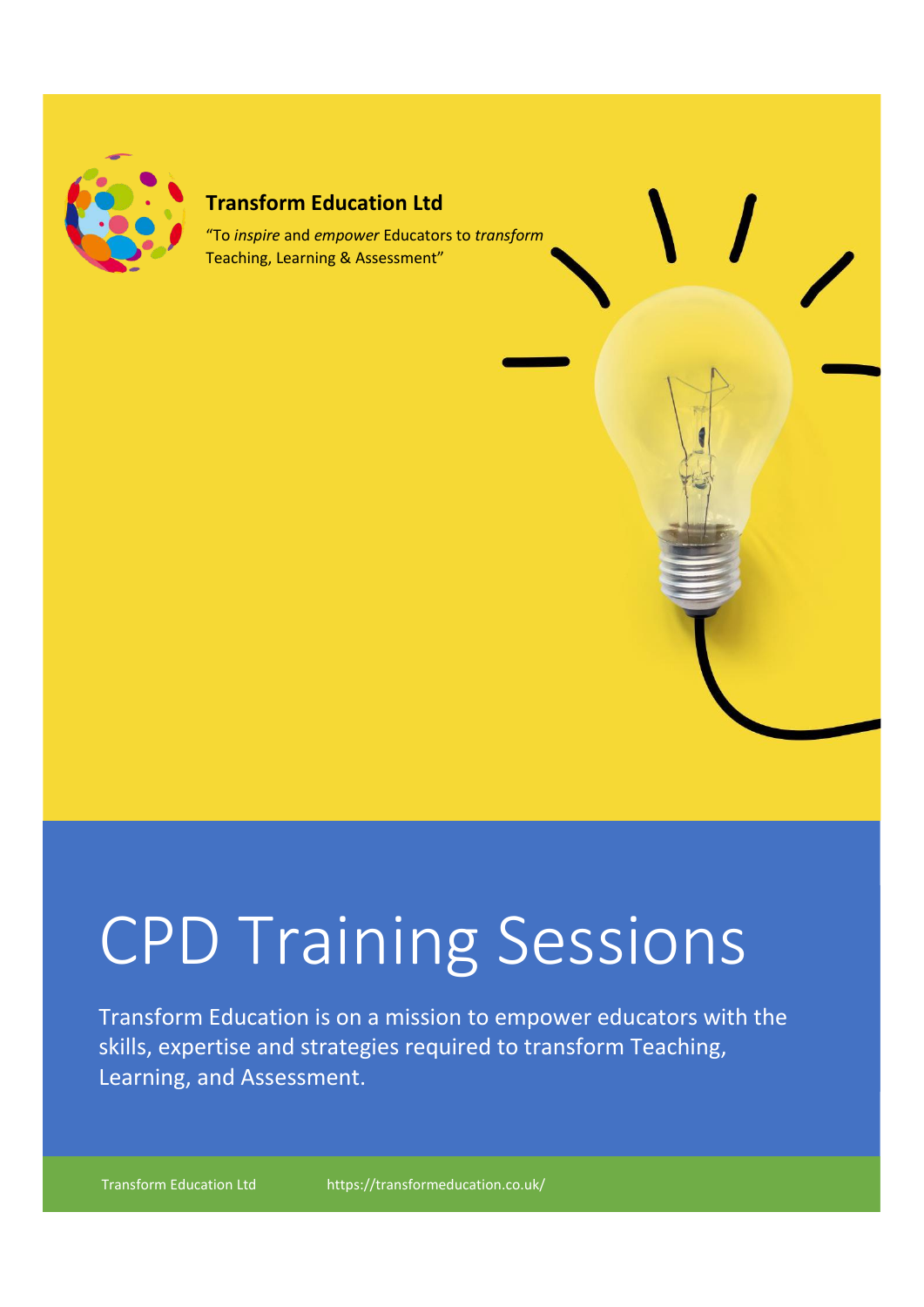# **Contents**

| Creating an inclusive and accessible learning environment using Windows 10 and Microsoft 365  3 |
|-------------------------------------------------------------------------------------------------|
|                                                                                                 |
|                                                                                                 |
| Class Notebook for Teaching, Learning and Assessment (Teaching using the Class notebook)  4     |
|                                                                                                 |
|                                                                                                 |
| How to support reading literacy and fluency using Reading Progress and M365 6                   |
|                                                                                                 |
|                                                                                                 |
|                                                                                                 |
|                                                                                                 |
|                                                                                                 |
|                                                                                                 |
|                                                                                                 |
|                                                                                                 |
|                                                                                                 |
|                                                                                                 |
|                                                                                                 |
|                                                                                                 |
|                                                                                                 |
|                                                                                                 |
|                                                                                                 |
|                                                                                                 |
|                                                                                                 |
|                                                                                                 |
|                                                                                                 |
|                                                                                                 |
|                                                                                                 |
|                                                                                                 |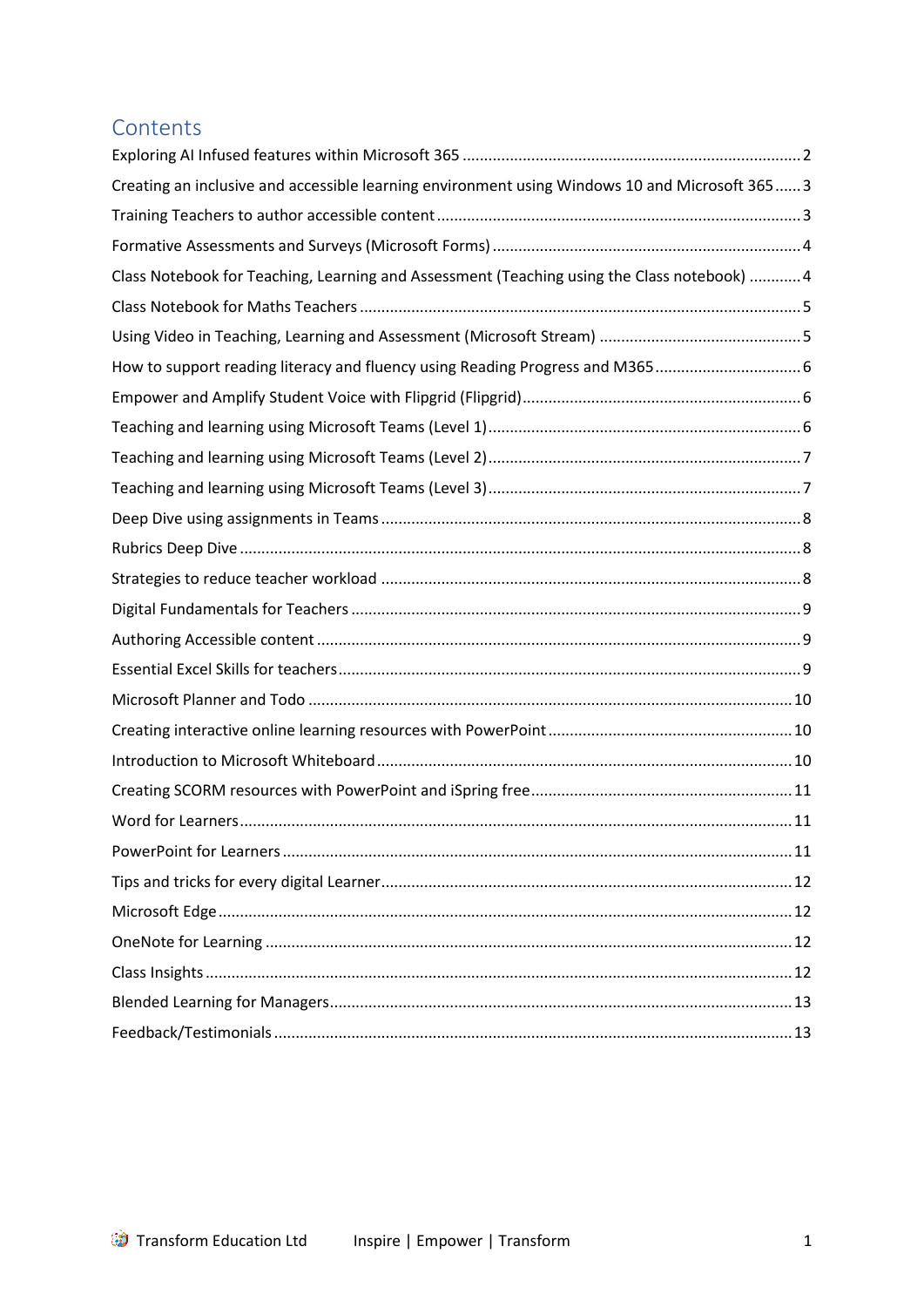# CPD from Transform Education

Our approach to working with your staff is to deliver training with real life examples and give participants the opportunity to use the tools and build resources that they will use in their own work.

Before we deliver any training, we will meet with you and bespoke the sessions to deliver them to the needs of your staff and organisation. For example, most sessions can be adapted for beginners, intermediate and advanced participants.

Most sessions take between 60 and 90 minutes and can be delivered online or in person.

For more information contact Peter Kilcoyne.

[peter@transformeducation.co.uk](mailto:peter@transformeducation.co.uk) 

<https://transformeducation.co.uk/>

We also invite everyone to [join our EdTech Community \(hosted in Microsoft Teams\).](https://transformeducation.co.uk/edtech-community/) The EdTech community was set up to provide a forum for anyone working in education with an interest in the uses of technology to support teaching and learning to find out more about best current practice, to learn about new and upcoming technologies, and to have a forum for discussions with peers. We also host monthly FREE webinars delivered by companies (Microsoft, Wakelet, Flipgrid, etc) and leading experts.

# CPD Sessions

<span id="page-2-0"></span>

| Session Title:     | Exploring AI Infused features within Microsoft<br>365                                                                                                                                                         |
|--------------------|---------------------------------------------------------------------------------------------------------------------------------------------------------------------------------------------------------------|
| Session Aims:      | A comprehensive overview of the AI infused features<br>within Microsoft 365                                                                                                                                   |
| Session objectives | Explore Microsoft 365 AI infused features<br>Dictate<br>Transcribe in Word<br>$\bullet$<br>Editor in Word<br>$\bullet$<br>Immersive reader<br>٠<br>Export to SWAY and PowerPoint<br>Subtitles<br>Present Live |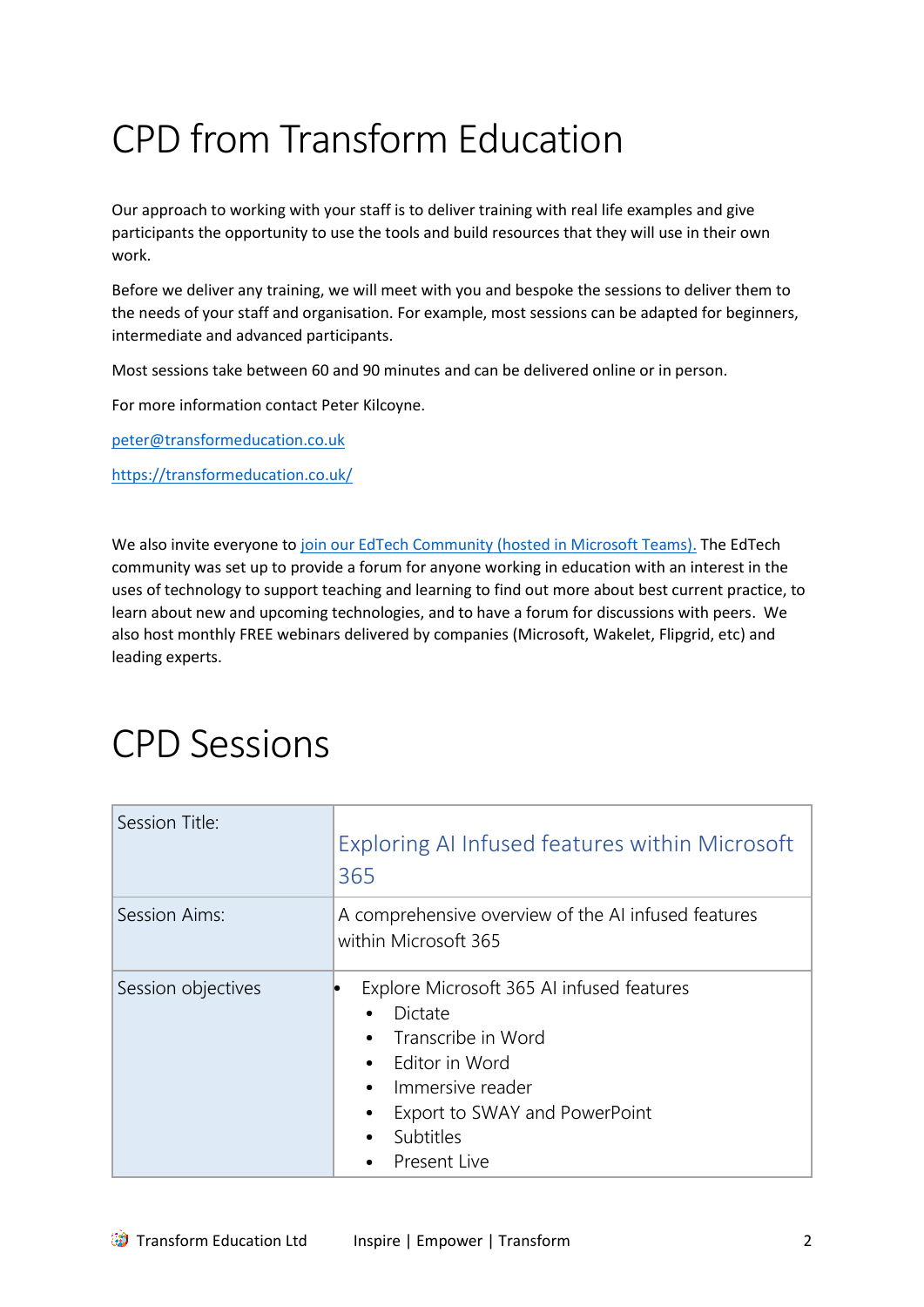|  | • Designer in PowerPoint<br>• Text Predictions in Outlook and Word<br>• Rehearse with Coach<br>• Explore features within Microsoft 365 to support<br>TI A |
|--|-----------------------------------------------------------------------------------------------------------------------------------------------------------|
|--|-----------------------------------------------------------------------------------------------------------------------------------------------------------|

<span id="page-3-0"></span>

| Session Title:     | Creating an inclusive and accessible learning<br>environment using Windows 10 and Microsoft<br>365                                                                                   |
|--------------------|--------------------------------------------------------------------------------------------------------------------------------------------------------------------------------------|
| Session Aims:      | A comprehensive overview of the tools available in<br>Windows 10 and Microsoft 365 to support create an<br>inclusive and accessible learning environment                             |
| Session objectives | Explore Windows 10 accessibility features<br>Creating accessible content using templates<br>Digitising content using Microsoft 365<br>Live captions and subtitles with Microsoft 365 |

<span id="page-3-1"></span>

| Session Title:     | Training Teachers to author accessible content                                                                                                                                                                                                                         |
|--------------------|------------------------------------------------------------------------------------------------------------------------------------------------------------------------------------------------------------------------------------------------------------------------|
| Session Aims:      | An overview of the different strategies and tools available<br>Microsoft 365 to support staff author accessible content                                                                                                                                                |
| Session objectives | Explore Word, PowerPoint and Outlook accessibility<br>features.<br>Create accessible documents using Microsoft 365<br>Creating accessible content using templates<br>Digitizing content using Microsoft Lens<br>Explore Live captions and subtitles with Microsoft 365 |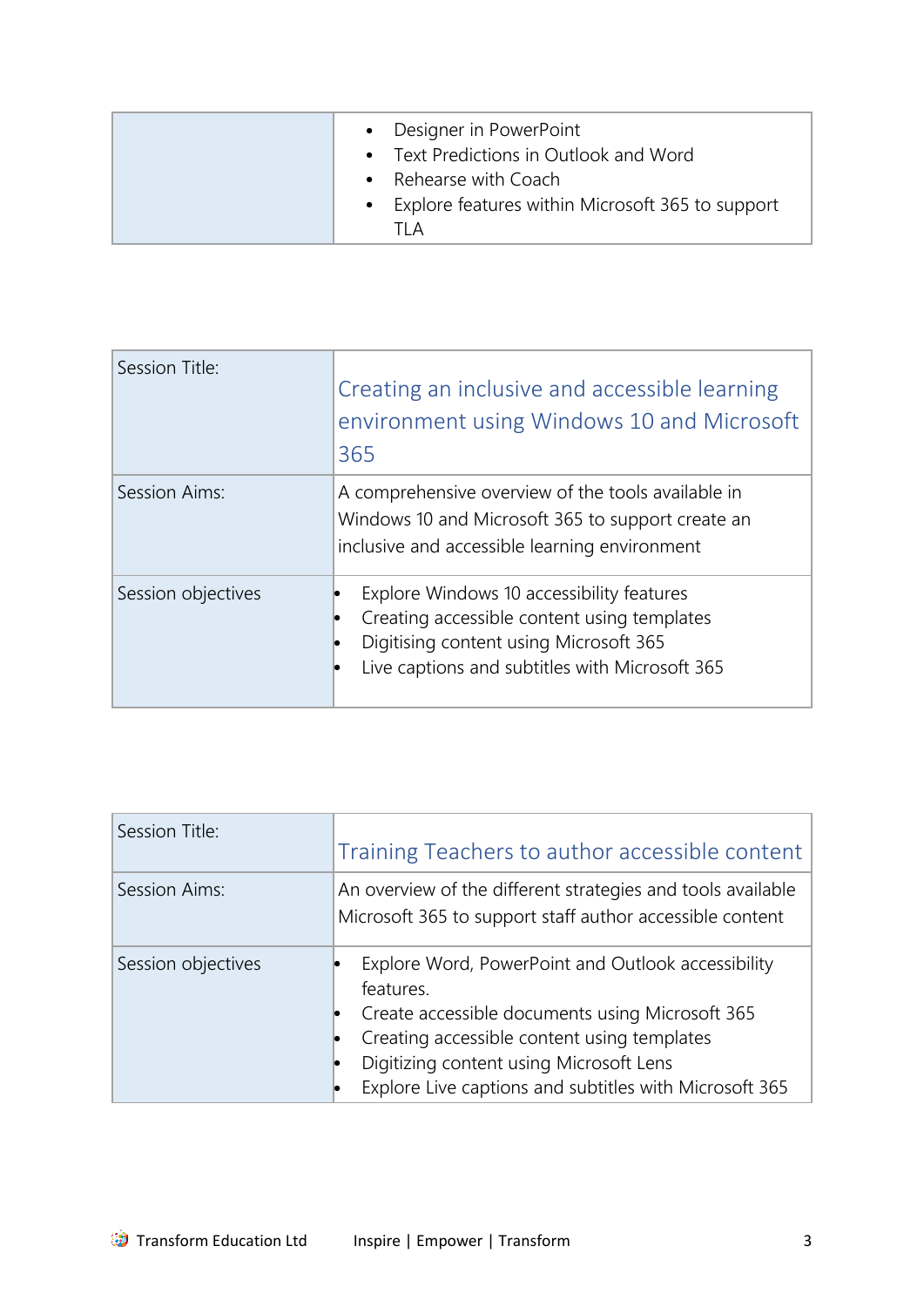<span id="page-4-0"></span>

| Session Title:     | Formative Assessments and Surveys (Microsoft<br>Forms)                                                                                                                                                                                                                                                                                                                                      |
|--------------------|---------------------------------------------------------------------------------------------------------------------------------------------------------------------------------------------------------------------------------------------------------------------------------------------------------------------------------------------------------------------------------------------|
| Session Aims:      | Explore the use of Microsoft Forms to create Formative<br>assessments and Surveys                                                                                                                                                                                                                                                                                                           |
| Session objectives | Access and explore Microsoft Forms and its features<br>Differentiate between Forms and Quizzes<br>Create a TNA survey using different types of questions<br>Create a formative assessment using different types of<br>questions<br>*Differentiation using Branching<br>Create a quiz using video<br>Use Forms within an assignment in Teams<br>Share Forms as a template and to collaborate |

<span id="page-4-1"></span>

| Session Title:     | Class Notebook for Teaching, Learning and<br>Assessment (Teaching using the Class<br>notebook)                                                                                                                                                                                                                                                                                                                                                                                                              |
|--------------------|-------------------------------------------------------------------------------------------------------------------------------------------------------------------------------------------------------------------------------------------------------------------------------------------------------------------------------------------------------------------------------------------------------------------------------------------------------------------------------------------------------------|
| Session Aims:      | Explore the use of the Class Notebook to support Teaching,<br>Learning and Assessment                                                                                                                                                                                                                                                                                                                                                                                                                       |
| Session objectives | Explain the role of OneNote Class Notebook in<br>education<br>Explore, Identify and explain the range of features within<br>OneNote Class Notebook<br>Explore real life examples of how OneNote Class<br>Notebook is used in Teaching, Learning and Assessment<br>Create a Class Notebook in Teams/and in M365<br>Explore tools and features within the Class notebook<br>Learn to add and share sections, pages and content<br>Learn to embed a wide variety of content from other<br>sources into OneNote |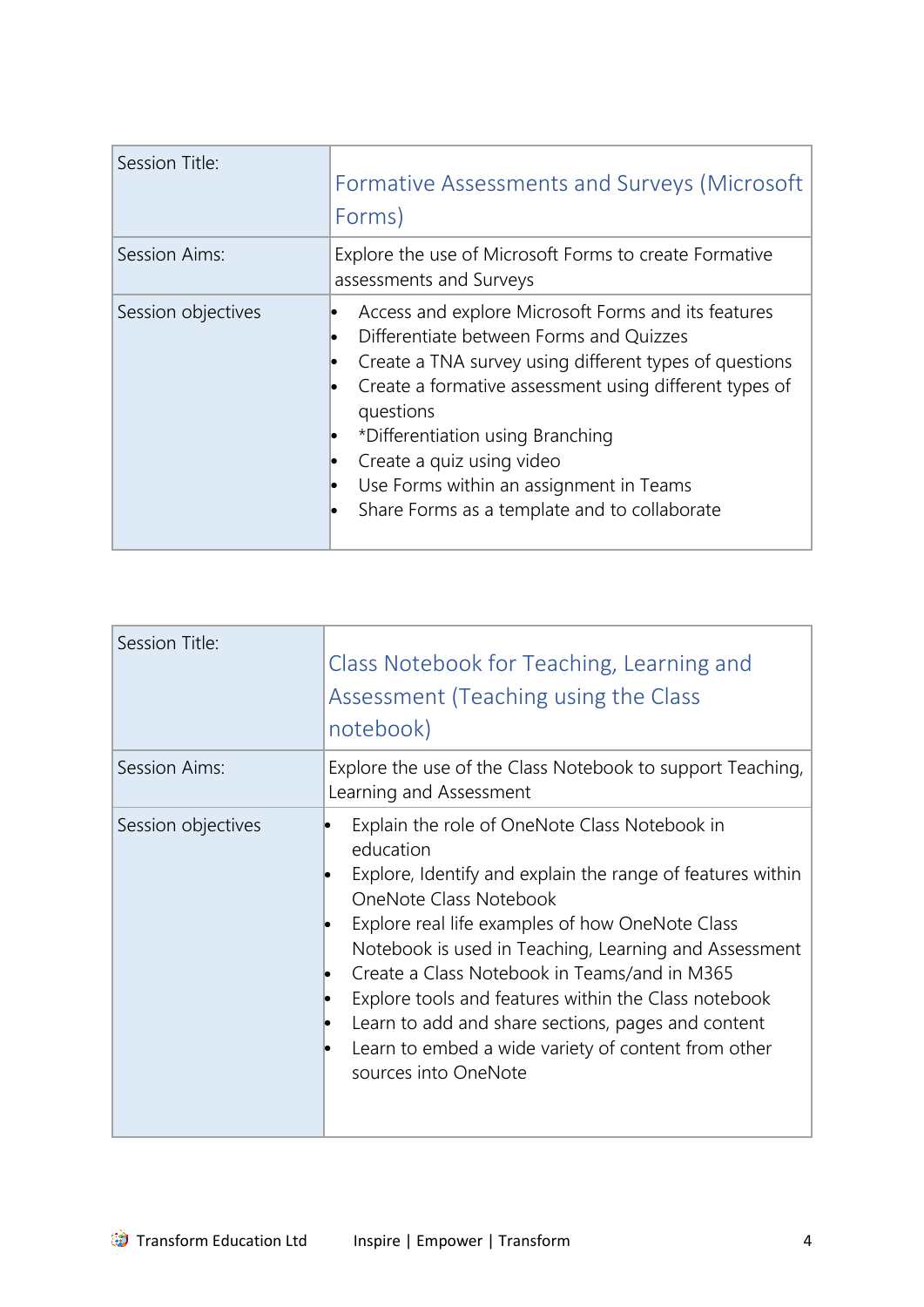<span id="page-5-0"></span>

| Session Title:     | <b>Class Notebook for Maths Teachers</b>                                                                                                                                                                                                                                                                                                                                                                                                                                                                                                  |
|--------------------|-------------------------------------------------------------------------------------------------------------------------------------------------------------------------------------------------------------------------------------------------------------------------------------------------------------------------------------------------------------------------------------------------------------------------------------------------------------------------------------------------------------------------------------------|
| Session Aims:      | Explore the use of the Class Notebook to support Teaching,<br>Learning and Assessment                                                                                                                                                                                                                                                                                                                                                                                                                                                     |
| Session objectives | Explain the role of OneNote Class Notebook in<br>education<br>Explore, Identify and explain the range of features within<br>OneNote Class Notebook<br>Explore real life examples of how OneNote Class<br>Notebook is used in Teaching, Learning and Assessment<br>Create a Class Notebook in Teams/and in M365<br>Explore tools and features within the Class notebook<br>specific to Maths teachers<br>Learn to add and share sections, pages and content<br>Learn to embed a wide variety of content from other<br>sources into OneNote |

<span id="page-5-1"></span>

| Session Title:     | Using Video in Teaching, Learning and<br>Assessment (Microsoft Stream)                                                                                                                                                                                                                                              |
|--------------------|---------------------------------------------------------------------------------------------------------------------------------------------------------------------------------------------------------------------------------------------------------------------------------------------------------------------|
| Session Aims:      | Explore the different features within Microsoft Stream to<br>support TLA                                                                                                                                                                                                                                            |
| Session objectives | Explore Microsoft Stream and its features<br>Create a channel in Stream<br>Upload and manage videos in Stream<br>Basic Editing in Stream<br>Add timecodes to Video descriptions<br>Add a Microsoft Forms to videos<br>lo<br>Explore and create a screen recording using the Stream<br>cloud-based recording feature |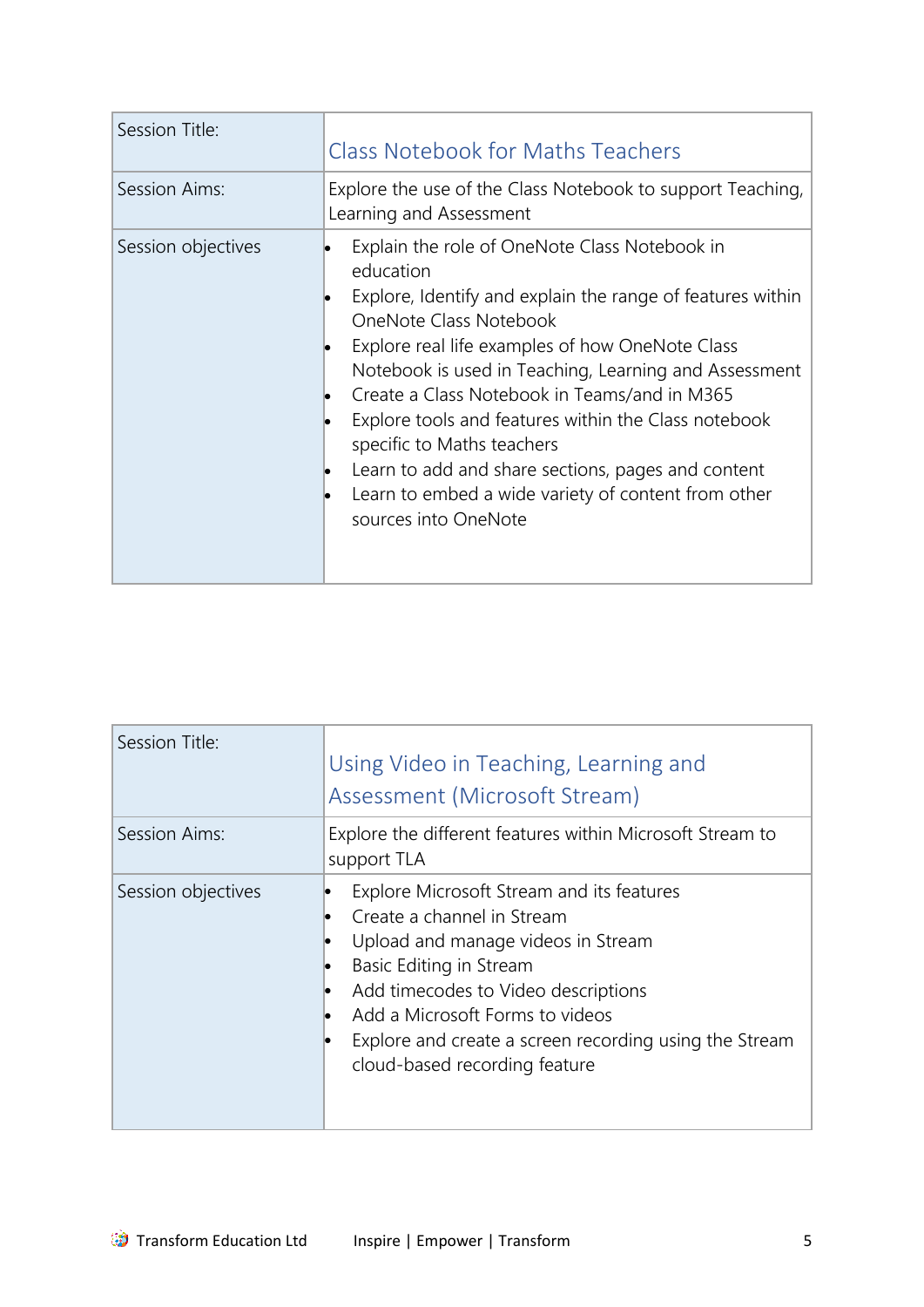<span id="page-6-0"></span>

| Session Title:     | How to support reading literacy and fluency<br>using Reading Progress and M365                                                     |
|--------------------|------------------------------------------------------------------------------------------------------------------------------------|
| Session Aims:      | Explore the different features and strategies to improve<br>reading progress in Microsoft Teams and 365                            |
| Session objectives | <b>Explore Reading Progress</b><br>Explore Reaching Coach<br>Explore Insights<br>Explore Immersive Reader<br><b>Explore Editor</b> |

<span id="page-6-1"></span>

| Session Title:     | <b>Empower and Amplify Student Voice with</b><br>Flipgrid (Flipgrid)                                                                                                                                                                                                                                                                                       |
|--------------------|------------------------------------------------------------------------------------------------------------------------------------------------------------------------------------------------------------------------------------------------------------------------------------------------------------------------------------------------------------|
| Session Aims:      | Explore the use of Flipgrid to support Teaching, Learning<br>and Assessment                                                                                                                                                                                                                                                                                |
| Session objectives | Explain the role of Flipgrid in education<br>Explore, identify, and explain the range of features within<br>Flipgrid.<br>Learn to create videos using Flipgrid and Flipgrid shorts<br>Create screen recordings using Flipgrid<br>Learn to share and embed Flipgrid videos in other<br>platforms.<br>Learn how to bring displays to life using Flipgrid AR. |

<span id="page-6-2"></span>

| Session Title:     | Teaching and learning using Microsoft Teams<br>'(Level 1) |
|--------------------|-----------------------------------------------------------|
| Session Aims:      | Use Microsoft Teams for TLA                               |
| Session objectives | Amend Settings within Teams                               |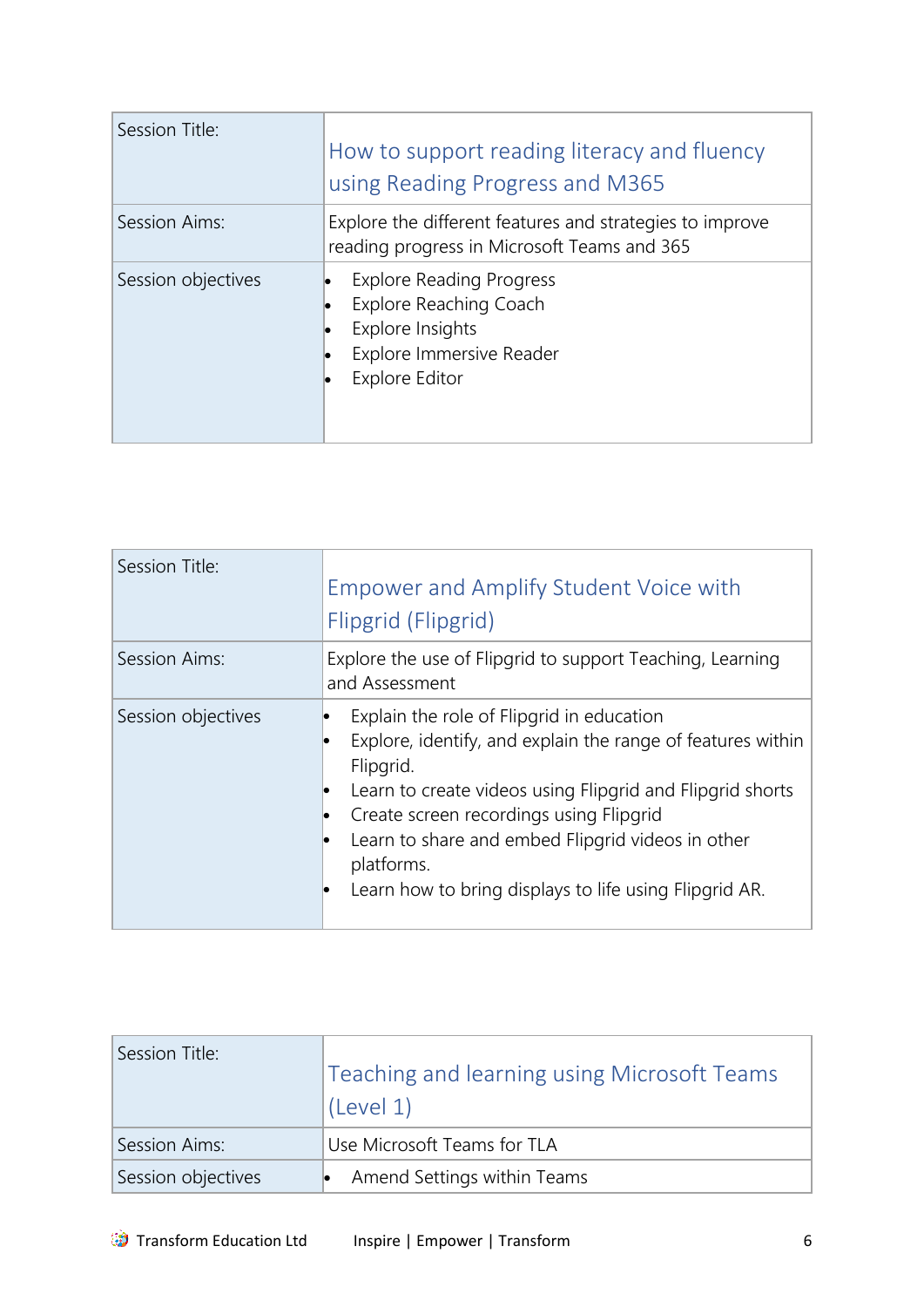| • Creating Teams and adding members                 |
|-----------------------------------------------------|
| Differentiate between the different types of Teams  |
| Explore and navigate Microsoft Teams                |
| • Creating and using channels                       |
| • Communicating in Teams                            |
| Scheduling meetings                                 |
| Creating, uploading, and managing folders and files |

<span id="page-7-0"></span>

| Session Title:     | Teaching and learning using Microsoft Teams<br>(Level 2)                                                                                                                                                                                                                                                                                                                                                                                                                                                                                                                                  |
|--------------------|-------------------------------------------------------------------------------------------------------------------------------------------------------------------------------------------------------------------------------------------------------------------------------------------------------------------------------------------------------------------------------------------------------------------------------------------------------------------------------------------------------------------------------------------------------------------------------------------|
| Session Aims:      | Use Microsoft Teams for TLA                                                                                                                                                                                                                                                                                                                                                                                                                                                                                                                                                               |
| Session objectives | Create assignments within Teams<br>Create group assignments<br>lo.<br>Creating and scheduling Assignments in Teams<br>lo<br>Providing feedback in Teams<br>Exploring the gradebook<br>Collaborating within Teams<br>Analytics using Grades and Class insights<br>Creating formatted messages and announcements in<br>Teams<br>Create cross channel postings<br>File management using SharePoint and OneDrive<br>lo<br>Using other features within Teams; praise, adding<br>members using code, teams link<br>Recording, Sharing Screens and presentations<br>lo<br>Amened meeting options |

<span id="page-7-1"></span>

| Session Title:     | Teaching and learning using Microsoft Teams<br>(Level 3)                                                                                                                                  |
|--------------------|-------------------------------------------------------------------------------------------------------------------------------------------------------------------------------------------|
| Session Aims:      | Use Microsoft Teams for TLA                                                                                                                                                               |
| Session objectives | Create and use the Class Notebook within Teams<br>Create an assignment using the Class Notebook<br>Create a rubric for feedback and speed marking<br>Create and Utilise Tags within Teams |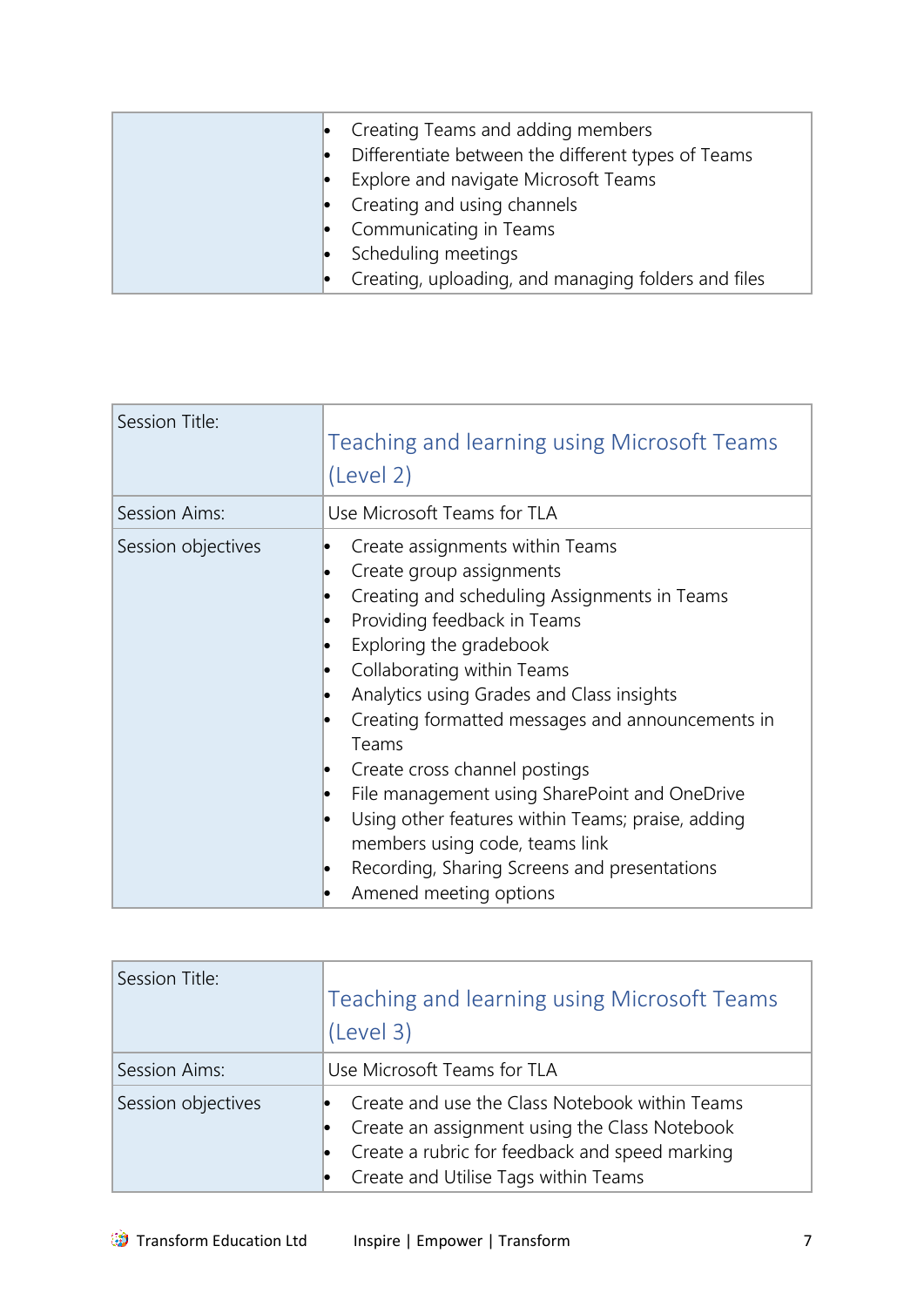| $\bullet$ Add a Stream Channel in Teams<br>• Analytics using Grades and Class insights |
|----------------------------------------------------------------------------------------|
| Investigate third-party apps for TLA                                                   |
| Exploring additional features within Teams; pinning and                                |
| saving messages, etc.                                                                  |

<span id="page-8-0"></span>

| Session Title:     | Deep Dive using assignments in Teams                                                                                                                                                                                                                                                                               |
|--------------------|--------------------------------------------------------------------------------------------------------------------------------------------------------------------------------------------------------------------------------------------------------------------------------------------------------------------|
| Session Aims:      | Explore in depth assignments in Teams                                                                                                                                                                                                                                                                              |
| Session objectives | Create Assignments in Teams<br>Create group assignments<br>Amending Settings within Teams assignments<br><b>Exploring Reading Progress</b><br>Exploring Third party apps within Assignments<br>Provide feedback within Assignments<br>Create and use Rubrics to provide feedback<br>Explore the gradebook in Teams |

<span id="page-8-1"></span>

| Session Title:     | <b>Rubrics Deep Dive</b>                                                                                                                                     |
|--------------------|--------------------------------------------------------------------------------------------------------------------------------------------------------------|
| Session Aims:      | Explore in depth the use of rubrics in education                                                                                                             |
| Session objectives | What are rubrics<br>Benefits of rubrics<br>Creating a rubric in Teams<br>Tips and tricks when creating rubrics<br>Giving feedback using rubrics within Teams |

<span id="page-8-2"></span>

| Session Title:     | Strategies to reduce teacher workload                                                                                                                                                                         |
|--------------------|---------------------------------------------------------------------------------------------------------------------------------------------------------------------------------------------------------------|
| Session Aims:      | Explore strategies, tips and tricks to reduce teacher<br>workload                                                                                                                                             |
| Session objectives | Use of rubrics to reduce teacher workload<br>Use of Speech to text<br>Canned responses<br>Quick parts and auto corrections in Microsoft Word<br>Creating self assessments with branching in Micrsoft<br>Forms |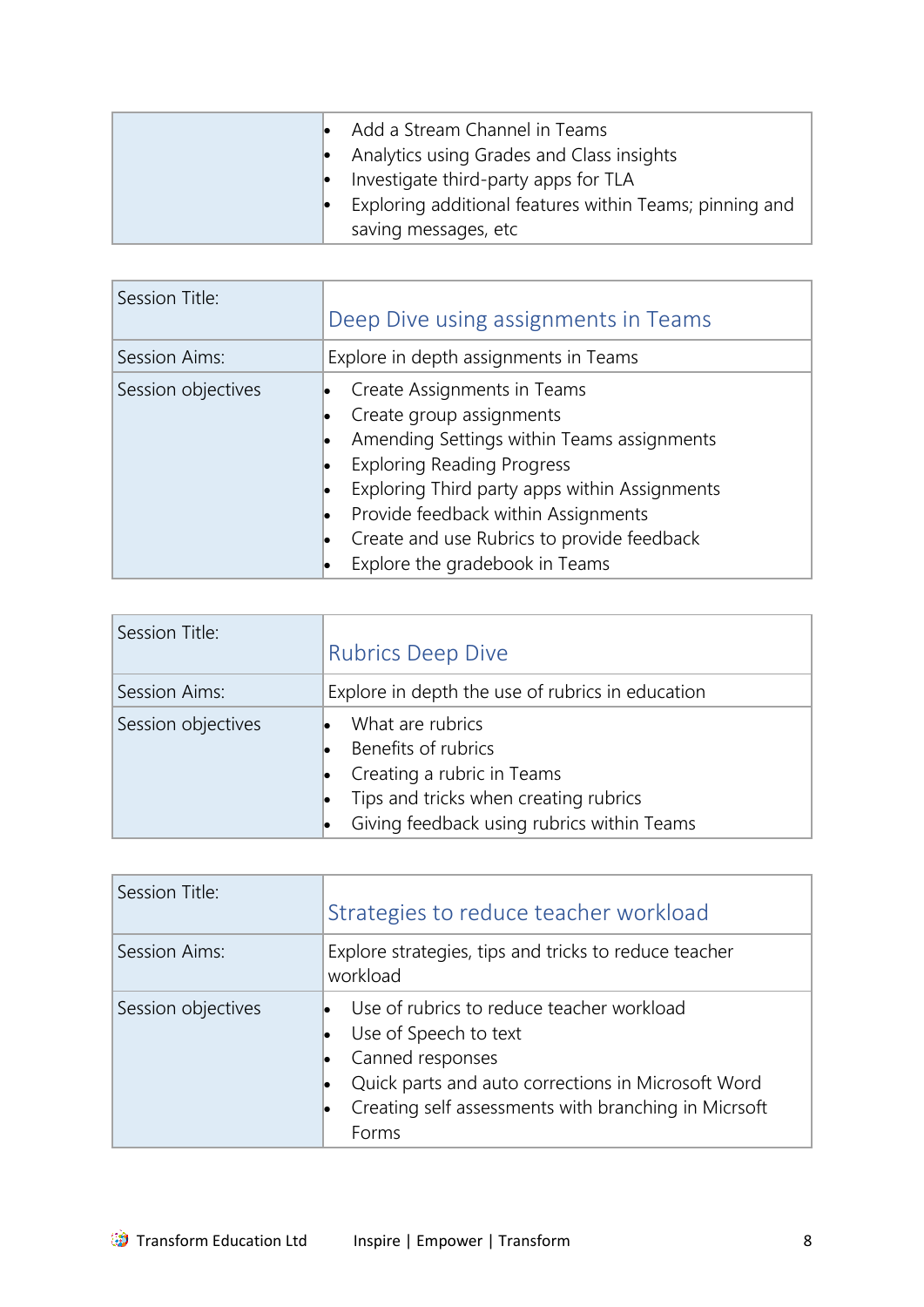| $\bullet$ Exploring the use of Video (screencasts, video feedback,<br>etc) |
|----------------------------------------------------------------------------|
| • Automation (Explore Power Automate)                                      |

<span id="page-9-0"></span>

| Session Title:     | Digital Fundamentals for everyone                                                                                                                                            |
|--------------------|------------------------------------------------------------------------------------------------------------------------------------------------------------------------------|
| Session Aims:      | Using Windows 10 and M365 for Educators                                                                                                                                      |
| Session objectives | Explore features within Windows 10<br>Ease of Access Windows<br>Microsoft Edge for Educators<br>Productivity Strategies and techniques<br>File management<br>Tips and tricks |

<span id="page-9-1"></span>

| Session Title:     | Authoring Accessible content                                                                                                                                                                                                                                                              |
|--------------------|-------------------------------------------------------------------------------------------------------------------------------------------------------------------------------------------------------------------------------------------------------------------------------------------|
| Session Aims:      | Using M365 to create accessible content                                                                                                                                                                                                                                                   |
| Session objectives | Explore features within Windows 10<br>Explore Accessibility Bot in Teams<br>Explore and use accessibility checker in M365<br>Explore generating transcripts<br>Creating accessible Word documents<br>Explore a range of Micrsoft accessibility apps<br>Explore a range of tips and tricks |

<span id="page-9-2"></span>

| Session Title:     | <b>Essential Excel Skills for teachers</b>                                                                                           |
|--------------------|--------------------------------------------------------------------------------------------------------------------------------------|
| Session Aims:      | Learn Excel tips and tricks to help manage and sort your<br>spreadsheets                                                             |
| Session objectives | Formatting Spreadsheets<br>Data and Conditional formatting<br>Filtering and sorting<br>Formulas and If Statements<br>Tips and tricks |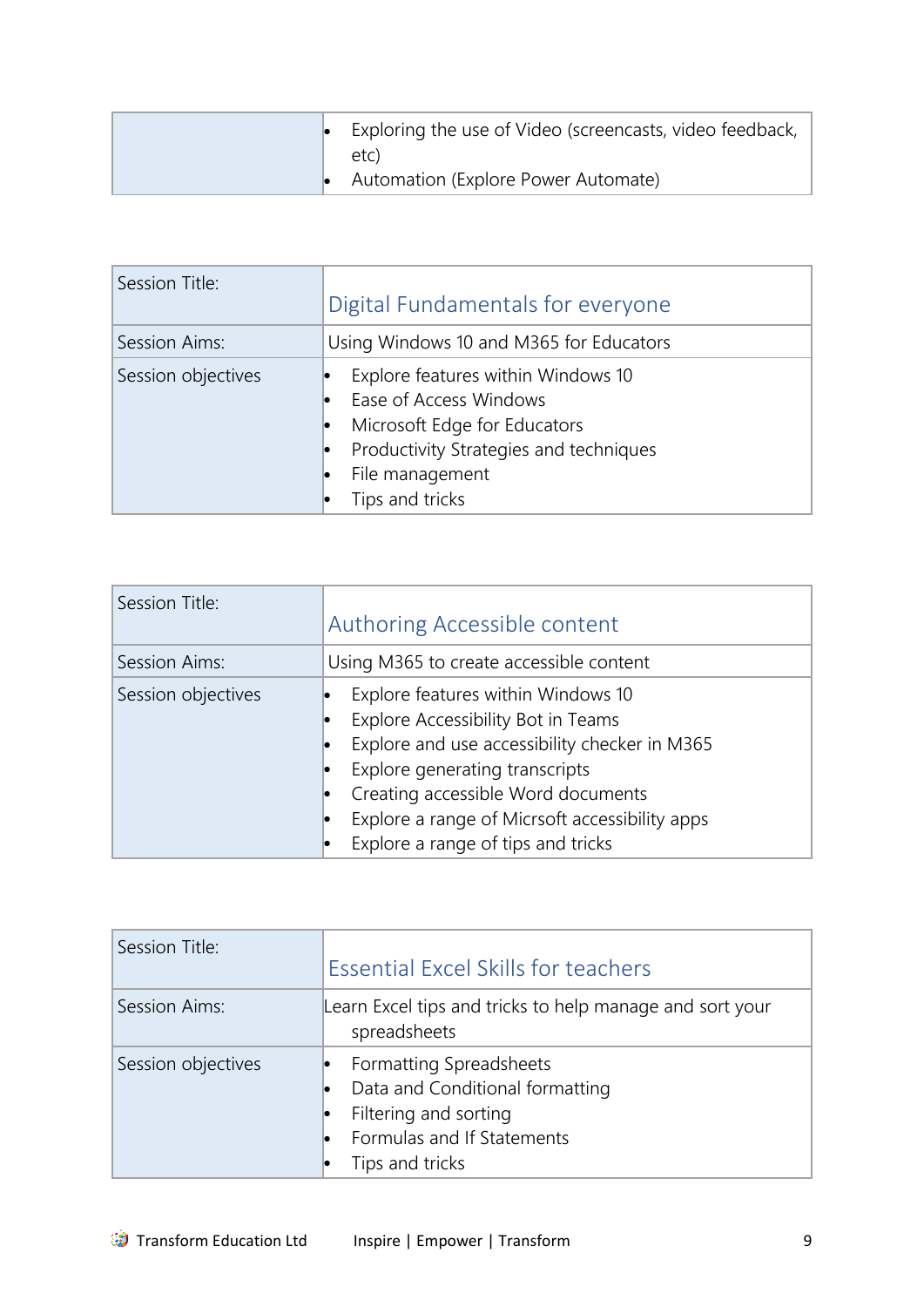<span id="page-10-0"></span>

| Session Title:     | Microsoft Planner and Todo                                                                                                                                                                                                          |
|--------------------|-------------------------------------------------------------------------------------------------------------------------------------------------------------------------------------------------------------------------------------|
| Session Aims:      | Use Microsoft Planner and ToDo to organise and manage<br>projects and tasks                                                                                                                                                         |
| Session objectives | Explain Microsoft Planner and ToDo<br>Exploring ToDo<br><b>Exploring Microsoft Planner</b><br>Using Planner in Teams<br>Create and assigning Tasks<br>Sort tasks into buckets<br>Edit and arrange buckets<br>Communicating in Teams |

<span id="page-10-1"></span>

|    | Session Title:     | Creating interactive online learning resources<br>with PowerPoint                                                                                                                                      |
|----|--------------------|--------------------------------------------------------------------------------------------------------------------------------------------------------------------------------------------------------|
| lo | Session Aims:      | Learn how to create online interactive resources with<br>PowerPoint                                                                                                                                    |
|    | Session objectives | Explain interactive functions in PowerPoint<br>Working with videos and images<br>Creating True False questions<br>Creating Multiple choice questions<br>Creating branching options<br>Using kiosk mode |

<span id="page-10-2"></span>

| Session Title:     | Introduction to Microsoft Whiteboard                                                                                                                                                                               |
|--------------------|--------------------------------------------------------------------------------------------------------------------------------------------------------------------------------------------------------------------|
| Session Aims:      | Learn how to use Microsoft Whiteboard in your TLA                                                                                                                                                                  |
| Session objectives | Explain Microsoft Whiteboard (MW)<br>$\bullet$<br>Navigating and identifying tools and features within<br><b>MW</b><br>Creating different types of content in MW<br>Using the inking features with MW<br>$\bullet$ |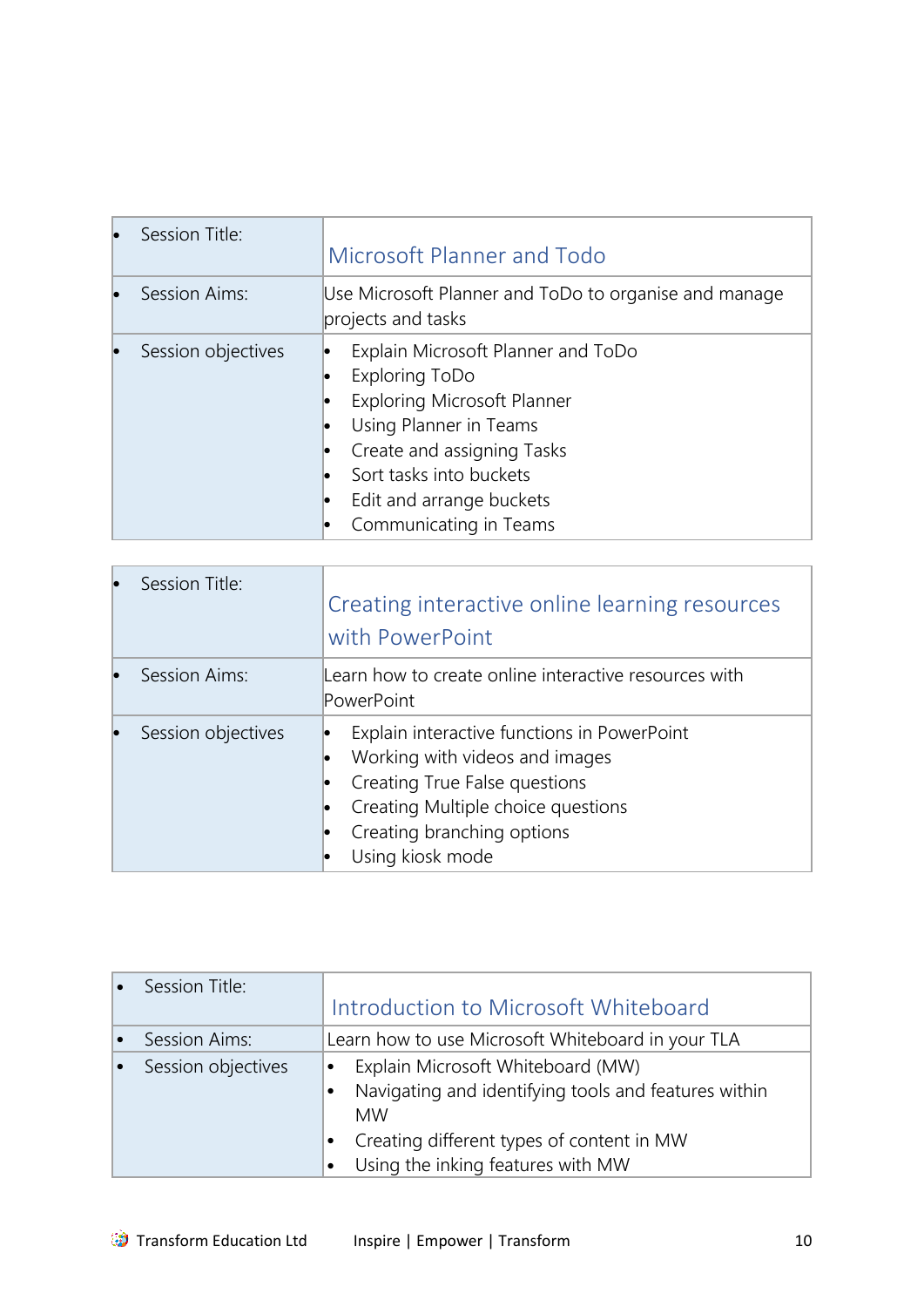|  | The use of images in Whiteboard |
|--|---------------------------------|
|  |                                 |

<span id="page-11-0"></span>

| Session Title:     | Creating SCORM resources with PowerPoint<br>and iSpring free                                                                                                                  |
|--------------------|-------------------------------------------------------------------------------------------------------------------------------------------------------------------------------|
| Session Aims:      | Using PowerPoint and iSpring free to create SCORM<br>resources which can be tracked in Moodle                                                                                 |
| Session objectives | Explain PowerPoint and iSpring functionality.<br>Explain SCORM functionality<br>Understanding different question options in iSpring<br>Creating iSpring quizzes on PowerPoint |

<span id="page-11-1"></span>

| Session Title:     | Word for Learners                                                                                                                                                                                                                                                                                                      |
|--------------------|------------------------------------------------------------------------------------------------------------------------------------------------------------------------------------------------------------------------------------------------------------------------------------------------------------------------|
| Session Aims:      | This session is aimed at the learners using Microsoft Word                                                                                                                                                                                                                                                             |
| Session objectives | Identify and explore the different features within Word<br>to help support learners (Dictate, Transcribe, Editor)<br>Explore and utilise different aspects of the immersive<br>reader to help support learning<br>Formatting and using styles in Word<br>Creating table of contents<br>Tips and Tricks when using Word |

<span id="page-11-2"></span>

| Session Title:     | <b>PowerPoint for Learners</b>                                                                                                                                         |
|--------------------|------------------------------------------------------------------------------------------------------------------------------------------------------------------------|
| Session Aims:      | This session is aimed at the learners learning to use<br>Microsoft PowerPoint                                                                                          |
| Session objectives | Identify and explore the features within PowerPoint to<br>help support learners (Dictate, Designer, Coach,<br>Subtitles, etc)<br>Tips and Tricks when using PowerPoint |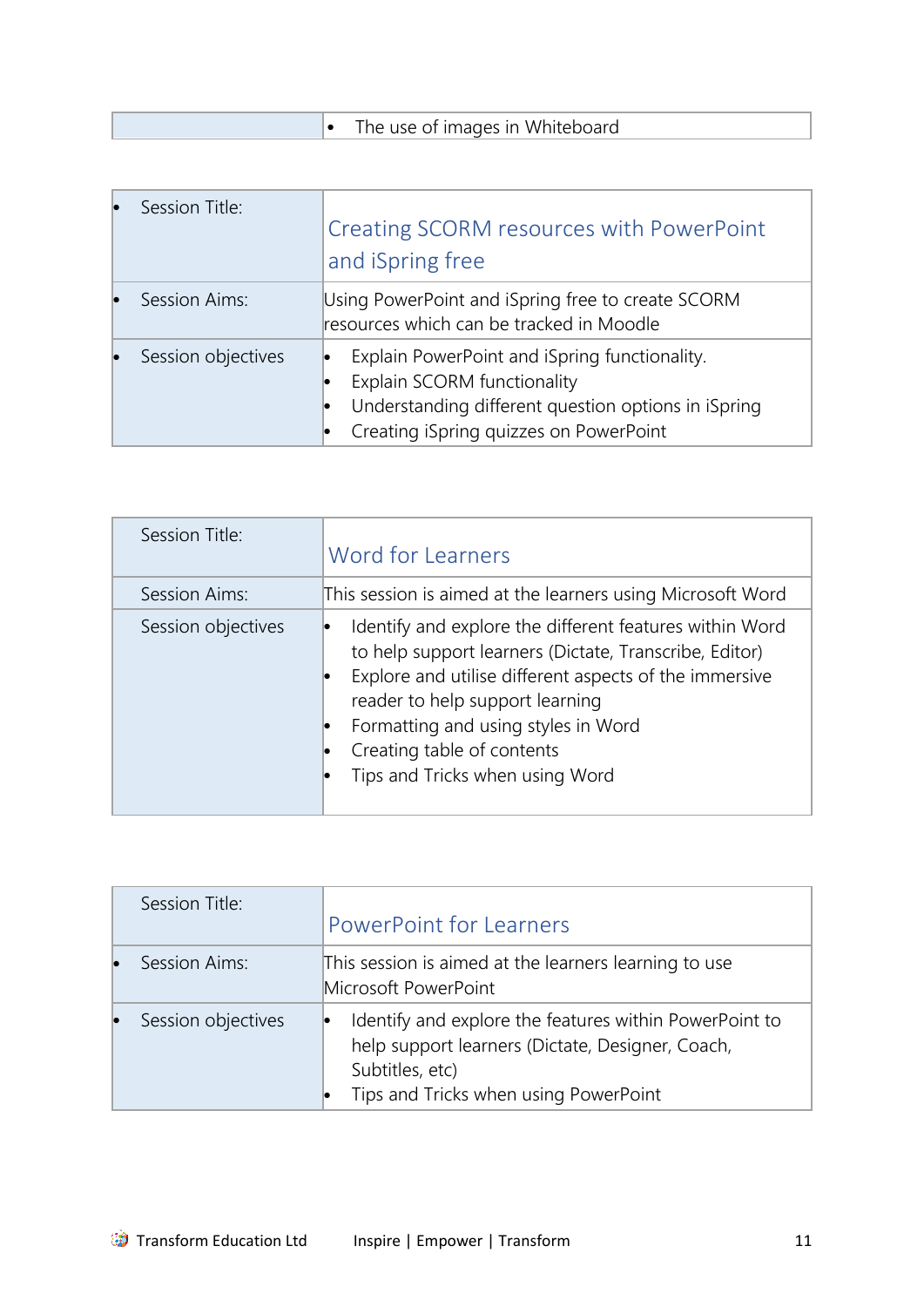<span id="page-12-0"></span>

| Session Title:     | Tips and tricks for every digital Learner                                                                                                                                                                                  |
|--------------------|----------------------------------------------------------------------------------------------------------------------------------------------------------------------------------------------------------------------------|
| Session Aims:      | This session is designed to upskill learners' digital skills                                                                                                                                                               |
| Session objectives | Use the dictate functionality to speed up your workflow<br>Windows tips and tricks every learner should know<br>Shortcuts every user should know<br>How to set up Windows to support your individual<br>personalised needs |

<span id="page-12-1"></span>

|           | Session Title:     | Microsoft Edge                                                                                                                           |
|-----------|--------------------|------------------------------------------------------------------------------------------------------------------------------------------|
| <b>Io</b> | Session Aims:      | This session is designed to support learners use Microsoft<br>Edge to support their learning                                             |
|           | Session objectives | Immersive reader and read aloud<br>Collections<br>Web capture and PDF's<br>Math Solver<br>Extensions<br>Creating and setting up Profiles |

<span id="page-12-2"></span>

|    | Session Title:     | <b>OneNote for Learning</b>                                                                                                                               |
|----|--------------------|-----------------------------------------------------------------------------------------------------------------------------------------------------------|
| lo | Session Aims:      | This session is designed to introduce learners to OneNote                                                                                                 |
| lo | Session objectives | What and why use OneNote<br>Create and Structure a OneNote for Studying<br>How to use and stay Organised in OneNote<br>Tips and Tricks when using OneNote |

<span id="page-12-3"></span>

| Session Title:     | Class Insights                                                                                                                         |
|--------------------|----------------------------------------------------------------------------------------------------------------------------------------|
| Session Aims:      | The session will explore the use of Class insights and how<br>educators can receive actionable insights to make informed<br>decisions. |
| Session objectives | Explain the role of Class Insights in Teams<br>Add All Classes view Insights app                                                       |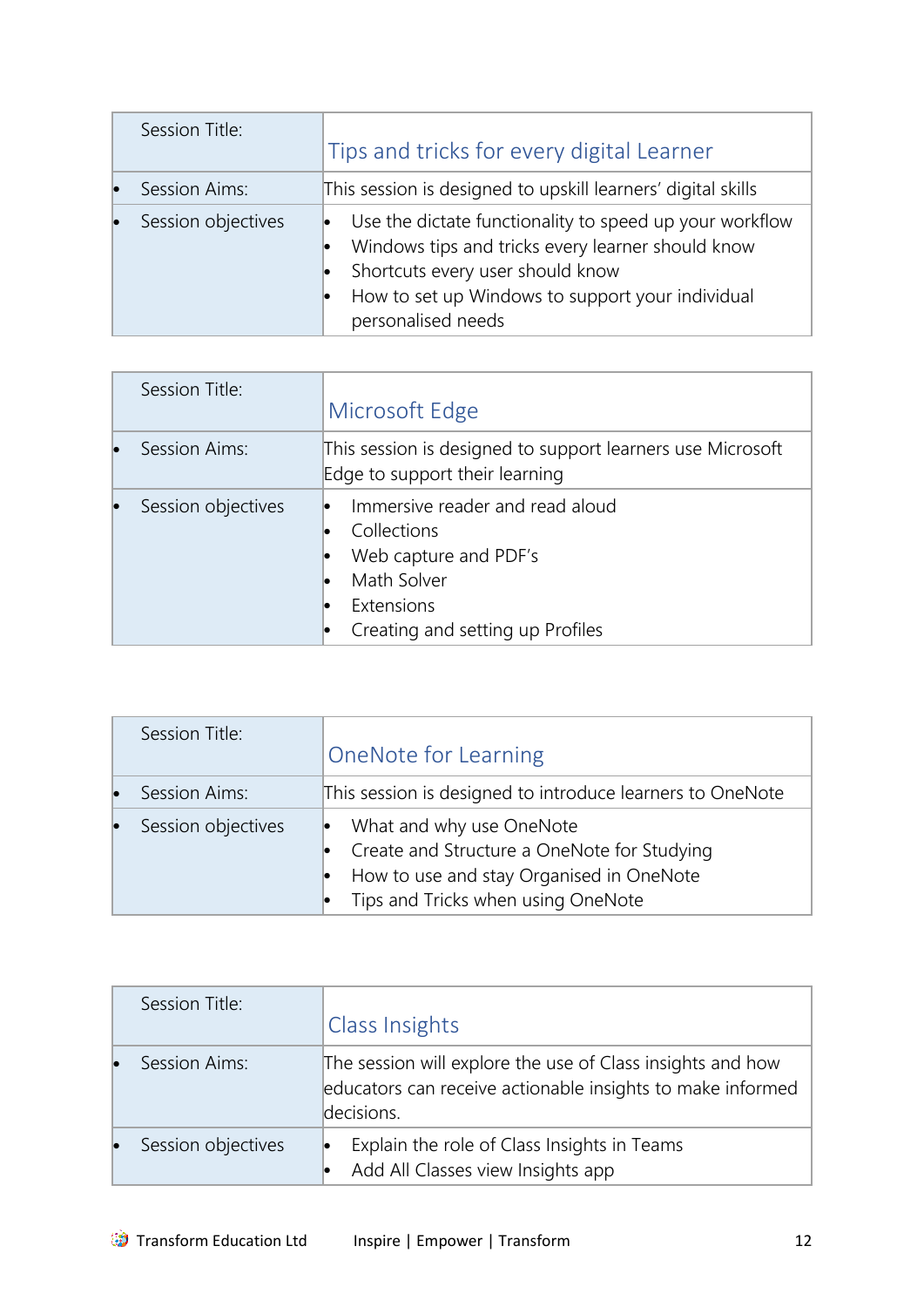| Explore All Class Insights app<br>Explore Class overview pages in Insights<br>$\bullet$ Understanding class engagement<br>Identify digital engagement, spotlights, assignment |
|-------------------------------------------------------------------------------------------------------------------------------------------------------------------------------|
| status and grade activity                                                                                                                                                     |

<span id="page-13-0"></span>

| Session Title:     | <b>Blended Learning for Managers</b>                                                                                                                                                                                                                                                                                                                                                                                                                   |
|--------------------|--------------------------------------------------------------------------------------------------------------------------------------------------------------------------------------------------------------------------------------------------------------------------------------------------------------------------------------------------------------------------------------------------------------------------------------------------------|
| Session Aims:      | Find out about and meeting the issues and challenges<br>involved in managing the delivery of high-quality blended<br>learning                                                                                                                                                                                                                                                                                                                          |
| Session objectives | Understand what is meant by blended learning<br>$\bullet$<br>Understand the benefits of blended learning<br>$\bullet$<br>Understand the key challenges to the effective<br>$\bullet$<br>delivery of blended learning<br>how to develop a blended learning plan or<br>$\bullet$<br>strategy<br>monitoring and improving the quality of blended<br>$\bullet$<br>learning<br>supporting staff in delivering high quality<br>$\bullet$<br>blended learning |

# <span id="page-13-1"></span>Feedback/Testimonials



**Pembrokeshire College**

 $\overline{\phantom{a}}$ 

L,

**One of the best training sessions I have done from a perspective of learning something new. Lots of functionality I hadn't used before and useful going forward.** 

۳

ДĪ,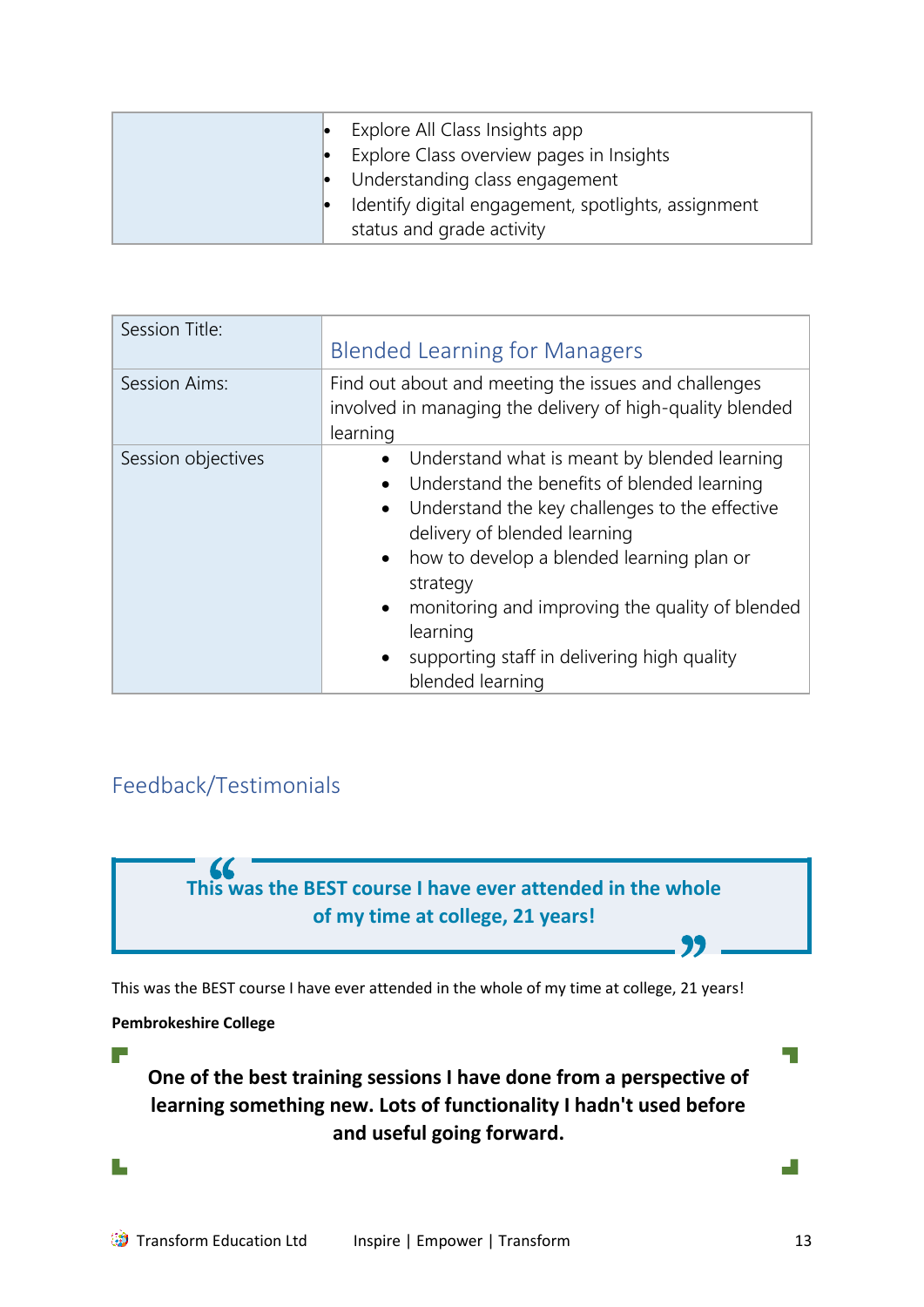One of the best training sessions I have done from a perspective of learning something new. Lots of functionality I hadn't used before and useful going forward.

### **Pembrokeshire College**

#### r and

# **Fantastic session! I feel like I have come away with some really useful skills to use in my job. It would be brilliant to have some more Microsoft 365 training with Esam in the future.**

Fantastic session! I feel like I have come away with some really useful skills to use in my job. It would be brilliant to have some more Microsoft 365 training with Esam in the future.

# **Pembrokeshire College**

Best training, I have ever attended. I have been waiting for accessibility help for my own eyesight problem after losing an eye. This is a life saver.

Best training, I have ever attended. I have been waiting for accessibility help for my own eyesight problem after losing an eye. This is a life saver.

# **Pembrokeshire College**

Even better than AMAZING. Proactive and informative - a real eyeopener as to what is available for everyone to support all in achieving what they want.

Even better than AMAZING. Proactive and informative - a real eye-opener as to what is available for everyone to support all in achieving what they want.

#### **Kingston University**

# Inspiring! It has given me lots of great ideas

Inspiring! It has given me lots of great ideas

# **Kingston University**

"

This has been a brilliant session, filled with useful information delivered at a slow pace with easy-tounderstand steps. Brilliant presenter! Thank you

))<br>|<br>|

Ц.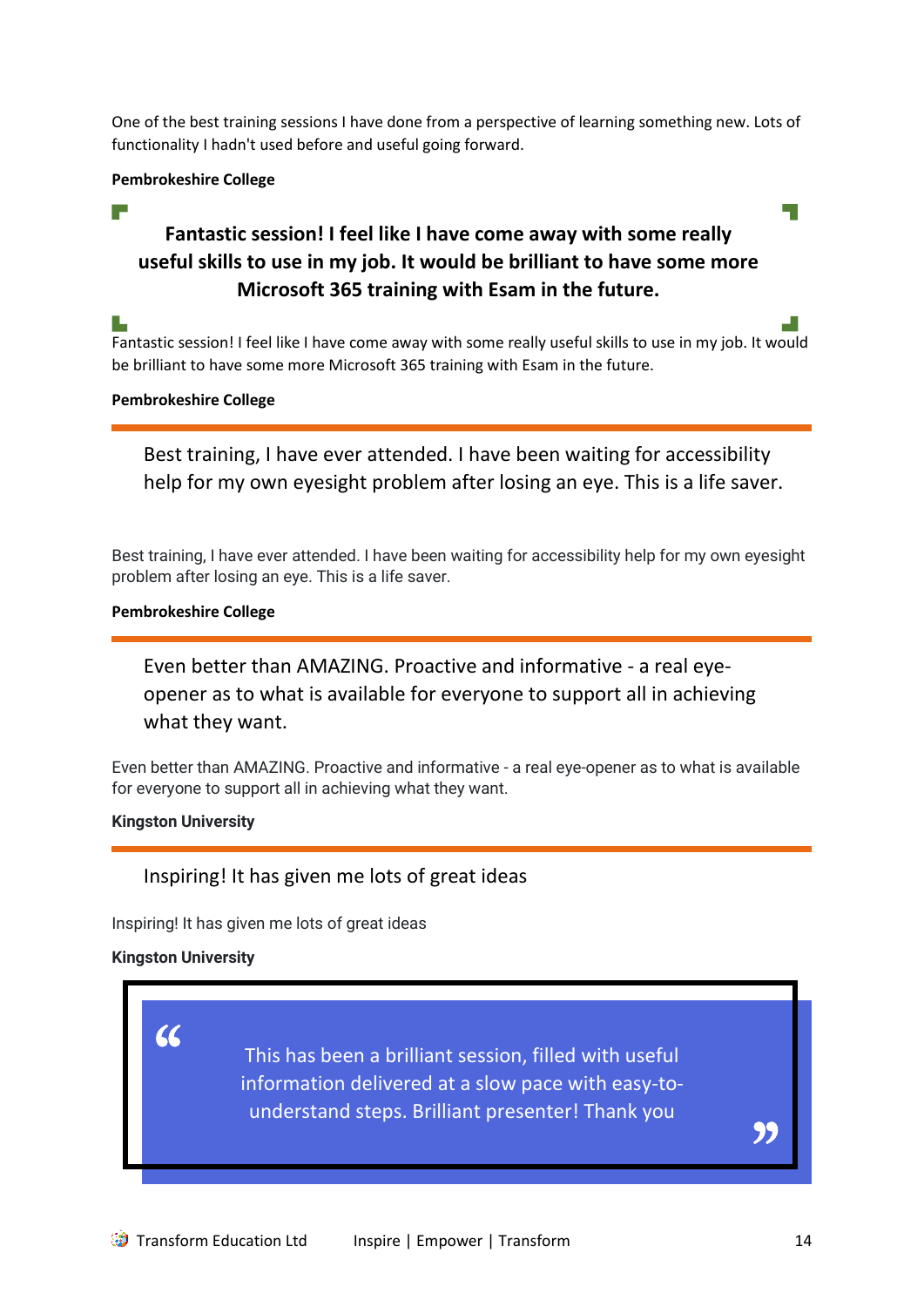This has been a brilliant session, filled with useful information delivered at a slow pace with easyto-understand steps. Brilliant presenter! Thank you

### **Kingston University**

# $\overline{\phantom{a}}$

# **Great session; very informative. I worry sometimes, as an English teacher, that IT can prevent learning (too many short cuts, too many 'easy' ways of dealing with tasks), but you have shown how IT can assist, rather than prevent learning. Thanks, Terence Cook**

Great session; very informative. I worry sometimes, as an English teacher, that IT can prevent learning (too many short cuts, too many 'easy' ways of dealing with tasks), but you have shown how IT can assist, rather than prevent learning. Thanks, Terence Cook

This was mind-blowing with how much you can now do. Excellent presentation

This was mind-blowing with how much you can now do. Excellent presentation

### **Kingston University**

**For developing my digital teaching this was the most useful session I have attended in the last 12 months.** 

For developing my digital teaching this was the most useful session I have attended in the last 12 months.

#### **Dudley College**

# **What can I say? Wow! Enjoyed this so much! Some fantastic ideas!**

What can I say? Wow! Enjoyed this so much! Some fantastic ideas!

**Dudley College**

 $\mathbb{R}^{\mathbb{Z}}$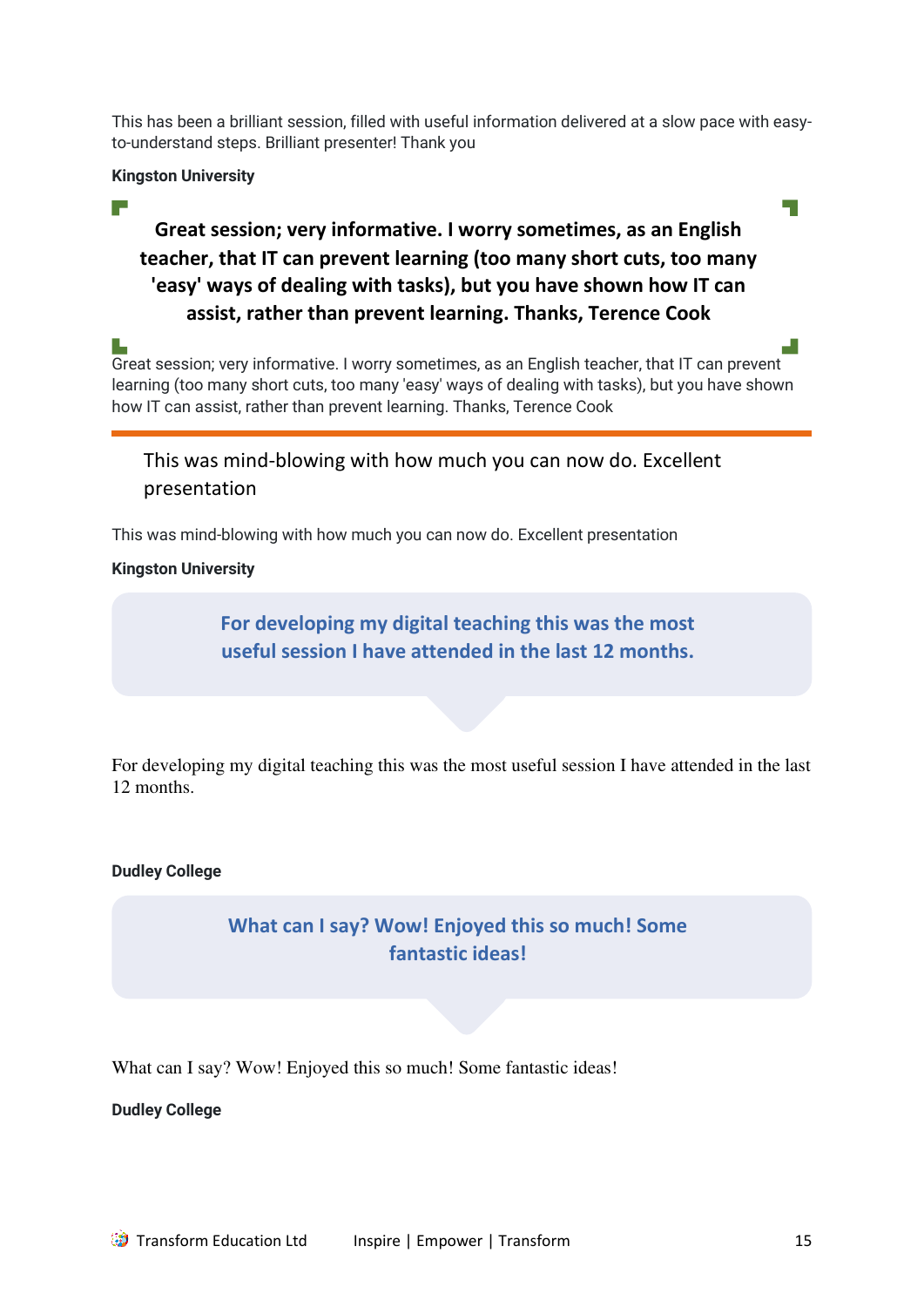# Absolutely fantastic Esam and inspirational

Absolutely fantastic Esam and inspirational

#### **Dudley College**

**Emotional and inspiring** 

L

r.

r an

Emotional and inspiring

**Dudley College**

**What a fantastic session Esam! I have only just begun working on OneNote and I feel I gained so much from your session today. It was very helpful and informative, and you answered all questions, in fact I have just followed you on Twitter as I found you so inspiring, so thank you very much.** 

# T.

What a fantastic session Esam! I have only just begun working on OneNote and I feel I gained so much from your session today. It was very helpful and informative, and you answered all questions, in fact I have just followed you on Twitter as I found you so inspiring, so thank you very much.

**Dudley College**



Eye Popping, Mind Expanding, Teamtastic Stuff

**Open University**

H.

 $\Box$ 

a.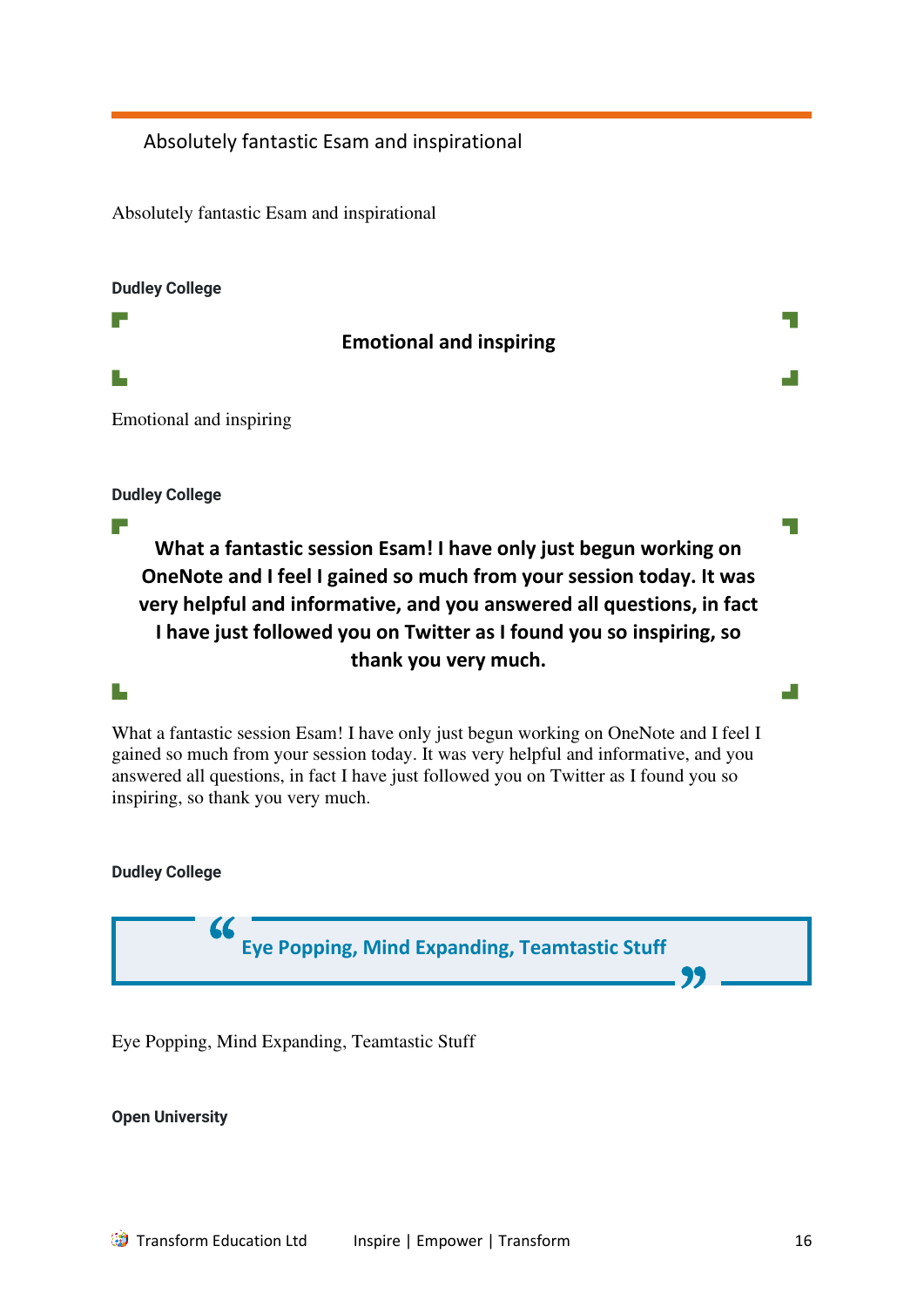# **Really mind blowing, interesting. Esam is amazing!**

Really mind blowing, interesting. Esam is amazing!

#### **Open University**

F

 $\Box$ 

# **This has been an inspiring session opening so many opportunities for learning. Thank you for sharing your knowledge and enthusiasm. It is infectious.**

This has been an inspiring session opening so many opportunities for learning. Thank you for sharing your knowledge and enthusiasm. It is infectious.

### **Ayrshire College**



My son is deaf, and I have utilized similar tactics as he has developed and with my students over the years. Your enthusiasm is fantastic. Really competent and informative session.

#### **Ayrshire College**

 $\overline{\phantom{a}}$ 

**How could anyone not be convinced of the benefits of the Office365 apps after such a stimulating and valuable session. Esam was brilliant - engaging and patient. I learnt more in a few hours than I have after several years of having the Office suite!** 

L,

ا ا

 $\overline{\phantom{a}}$ 

d.